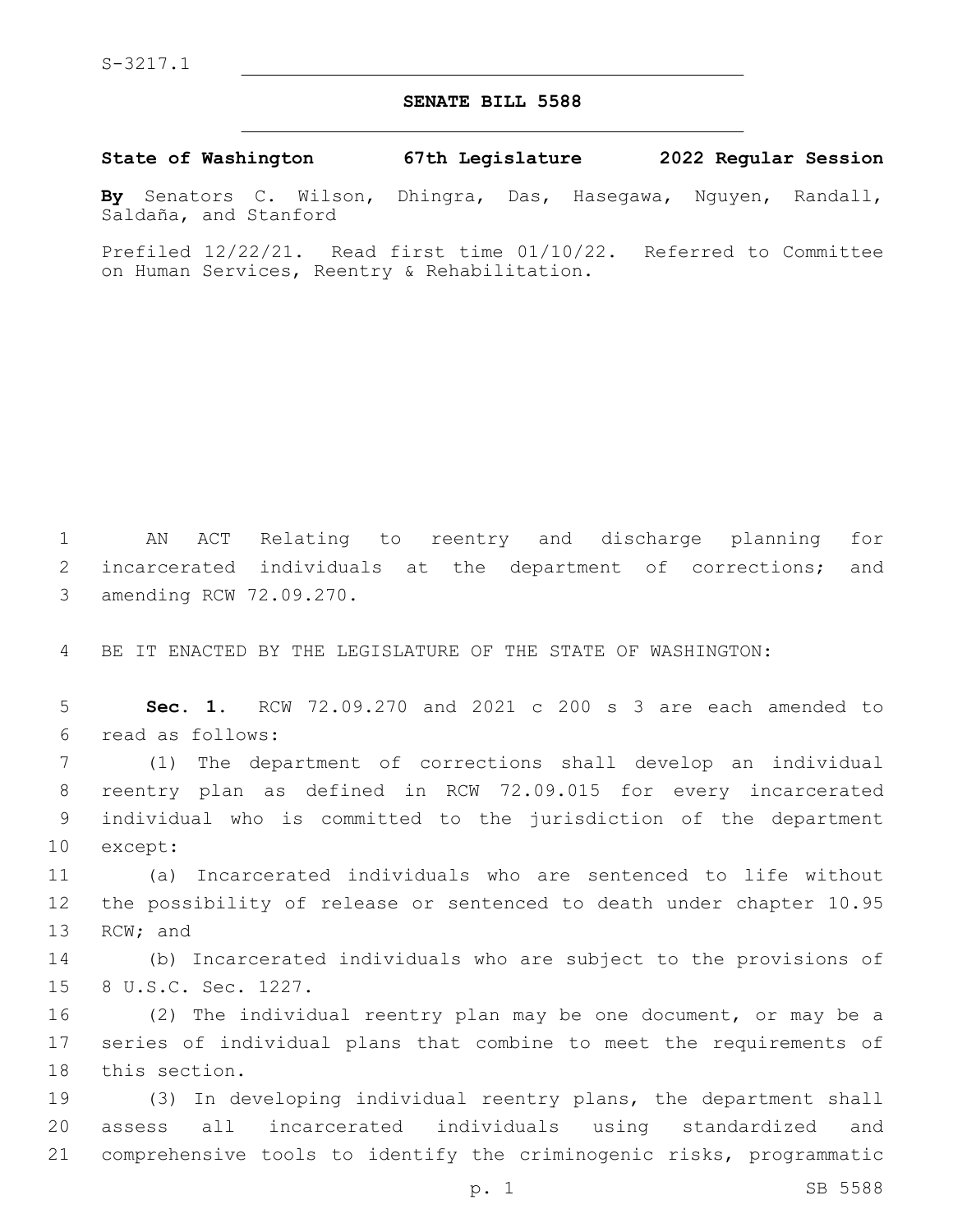needs, and educational and vocational skill levels for each incarcerated individual. The assessment tool should take into account demographic biases, such as culture, age, and gender, as well as the needs of the incarcerated individual, including any learning disabilities, substance abuse or mental health issues, and social or 6 behavior challenges.

 (4)(a) The initial assessment shall be conducted as early as sentencing, but, whenever possible, no later than forty-five days of being sentenced to the jurisdiction of the department of corrections.

 (b) The incarcerated individual's individual reentry plan shall be developed as soon as possible after the initial assessment is conducted, but, whenever possible, no later than sixty days after completion of the assessment, and shall be periodically reviewed and 14 updated as appropriate.

(5) The individual reentry plan shall, at a minimum, include:

 (a) A plan to maintain contact with the incarcerated individual's children and family, if appropriate. The plan should determine whether parenting classes, or other services, are appropriate to facilitate successful reunification with the incarcerated 20 individual's children and family;

 (b) An individualized portfolio for each incarcerated individual that includes the incarcerated individual's education achievements, certifications, employment, work experience, skills, and any training 24 received prior to and during incarceration; and

 (c) A plan for the incarcerated individual during the period of incarceration through reentry into the community that addresses the needs of the incarcerated individual including education, employment, substance abuse treatment, mental health treatment, family reunification, and other areas which are needed to facilitate a 30 successful reintegration into the community.

 (6)(a) Prior to discharge of any incarcerated individual, the department shall develop an individual discharge plan and provide 33 reentry linkage case management services as follows:

(i) No later than one year before release:

 (A) Evaluate the incarcerated individual's mental health, 36 substance use disorder, and medical needs and( $\sqrt{t}$  to the extent 37 possible, connect)) create a transition plan that connects the incarcerated individual with existing services, medical and dental care services, mental health treatment programs, medication-assisted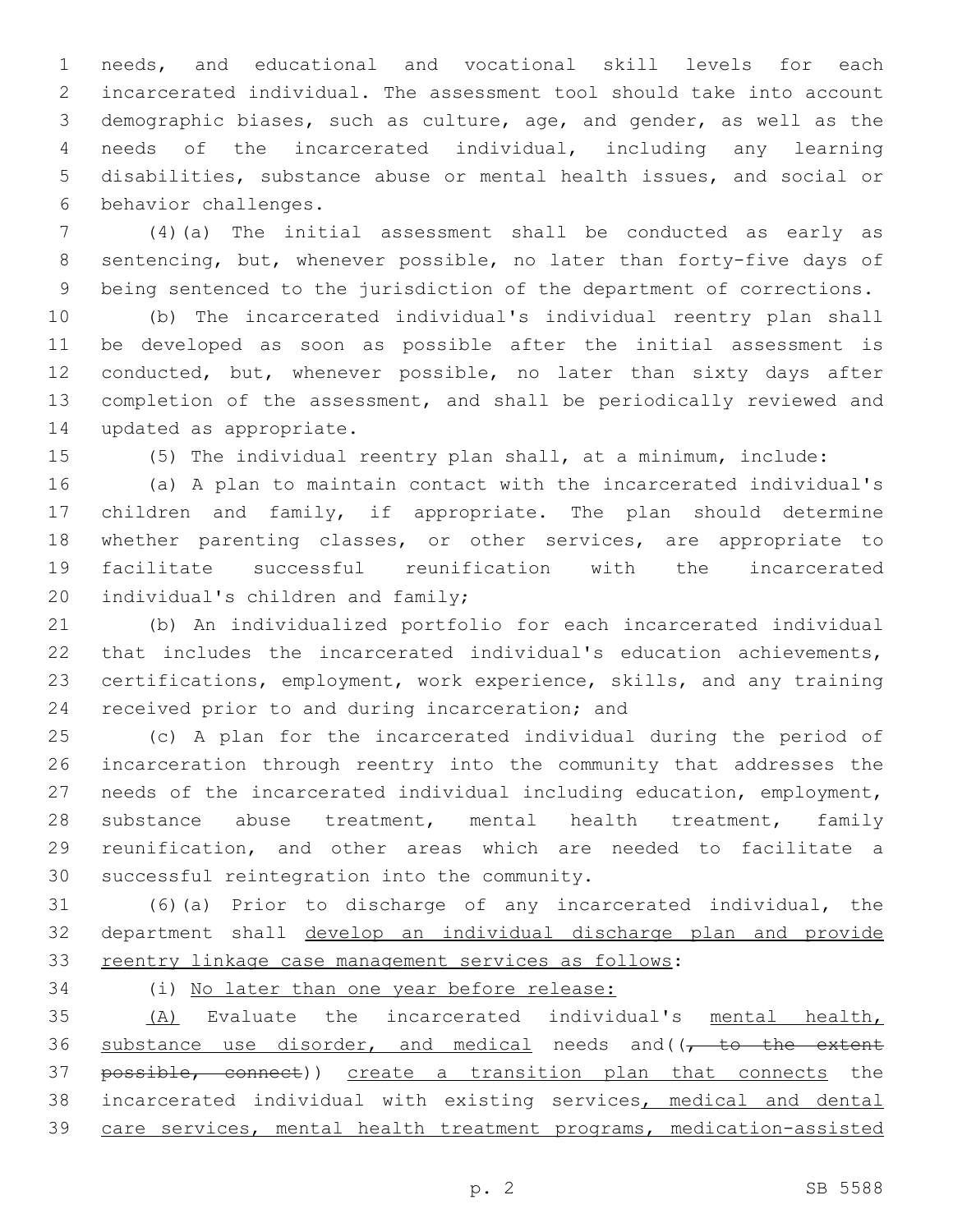1 treatment, and resources in the release area that meet those needs; ((and))

 (B) Provide life skills classes and use of technology training to prepare the individual for release; and

 (C) Assist the incarcerated individual with obtaining identification upon release;

(ii) No later than 30 days before release:

 (A) Enroll the incarcerated individual in applicable state and 9 federal government assistance and benefits programs;

 (B) Transfer prescriptions and medications to the applicable 11 pharmacy in the release area to ensure continuity of care and that medications are readily available for the incarcerated person upon 13 release;

14 (C) Connect the incarcerated individual with housing, employment, and educational and job training opportunities in the area where the 16 person will be residing upon release;

 (D) Provide for short-term basic needs such as clothing, food, 18 and hygiene supplies; and

19 (E) Prepare and coordinate transportation services as needed; and

20 (iii) Connect the incarcerated individual with a community justice center and/or community transition coordination network in the area in which the incarcerated individual will be residing once released from the correctional system if one exists.

 (b) If the department recommends partial confinement in an incarcerated individual's individual reentry plan, the department shall maximize the period of partial confinement for the incarcerated individual as allowed pursuant to RCW 9.94A.728 to facilitate the incarcerated individual's transition to the community.

 (7) The department shall establish mechanisms for sharing information from individual reentry plans to those persons involved with the incarcerated individual's treatment, programming, and reentry, when deemed appropriate. When feasible, this information 33 shall be shared electronically.

 (8)(a) In determining the county of discharge for an incarcerated individual released to community custody, the department may approve a residence location that is not in the incarcerated individual's county of origin if the department determines that the residence location would be appropriate based on any court-ordered condition of the incarcerated individual's sentence, victim safety concerns, and factors that increase opportunities for successful reentry and long